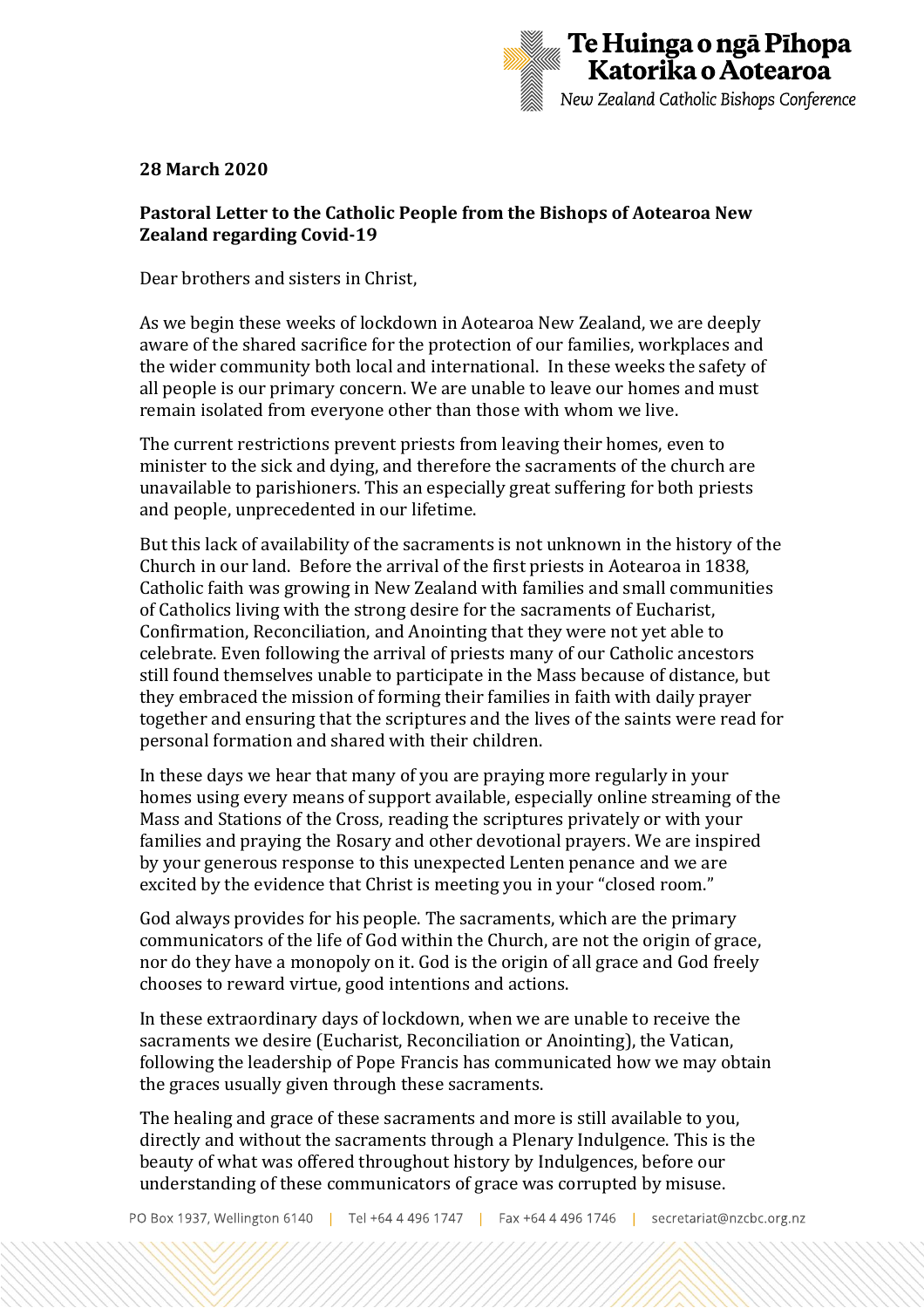This is a beautiful opportunity to know the mercy, forgiveness and love of Jesus Christ. How we might receive these graces is detailed on the appended last page: *When you cannot receive the Sacraments because of Quarantine.*

The Church has always responded to people in times of need with extraordinary generosity and mercy. This is true in these days, with the Indulgence offered not only to those in danger of death, but to all people who seek to rekindle their relationship with Jesus Christ in the Catholic Church.

Finally, we must remind you, please stay true to the spirit and the letter of the restrictions. Unless you work in an essential industry, or need to visit a supermarket, a doctor or a chemist, do NOT break this lockdown. Stay in your own household. Do not let visitors enter.

At the heart of our faith is the fact that in Jesus, God comes to us. We do not have to leave home to find God. In these days, in Jesus, God is coming to us, seeking to encounter us in the confines of our own homes.

Your parish priests are available to give counsel via the telephone and online. Mass is being celebrated online, with links available from your parish websites, or this special National Liturgy Office page:

## [www.nlo.org.nz/news-and-events/media-releases/celebrate-mass-online/](http://www.nlo.org.nz/news-and-events/media-releases/celebrate-mass-online/)

Lent is traditionally a time of sacrifice, but we are usually free to choose what we will do and not do for Lent. This Lent, so much has changed unexpectedly, depriving us of many freedoms. An unexpected penance has been imposed from outside. Yet these next few weeks of lockdown offer us an unprecedented and extraordinary opportunity for growth. Let us unite in embracing this opportunity to grow together seeking greater maturity in faith in Jesus Christ within the Catholic Church.

Yours in Christ,

**✠ Patrick Dunn, Bishop of Auckland and NZCBC President ✠ Stephen Lowe, Bishop of Hamilton and NZCBC Secretary ✠ John Dew, Cardinal Archbishop of Wellington, NZCBC Vice President ✠ Paul Martin SM, Bishop of Christchurch ✠ Michael Dooley, Bishop of Dunedin ✠ Michael Gielen, Auxiliary Bishop of Auckland**

• **Following page:** *When you cannot receive the Sacraments because of Quarantine*